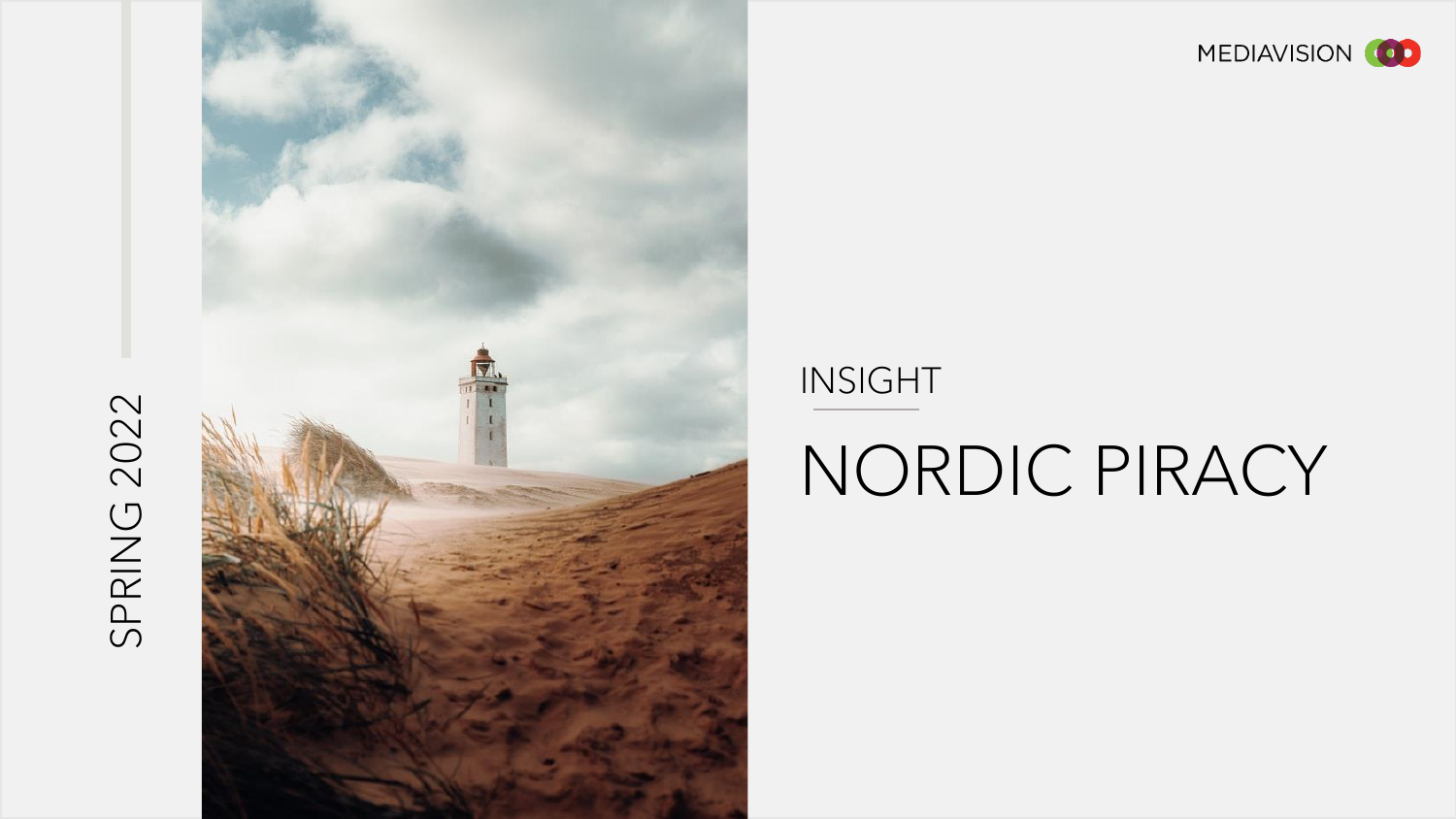# Background and scope

### PROJECT BACKGROUND

- Insight on illegal film and TV episode downloading and streaming in the Nordics.
	- − Focus on reach, quantity (estimated number of titles) is not covered 2022.
- Mediavision has followed piracy usage and attitudes in a pan-Nordic consumer survey since 2010.

### SCOPE

- Explore the extent of illegal downloading/streaming of films and (TV) episodes in Denmark, Finland, Norway and Sweden.
- The study also covers the following areas:
	- − Awareness blocking of pirate sites, DNS and VPN usage (DK)
	- − Local content: TV programs and films (DK, SE)
	- − Youtube and piracy (DK, SE)
	- − Illegal IPTV (DK, FI, SE)

### DATA COLLECTION

- Online interviews March 2022, results referred to as "Spring 2022" or "2022".
- Number of respondents (15-74 years old) per country: 1400 (DK), 1200 (FI), 1100 (NO), 1000 (SE)
- Monthly reach in Sweden measured over full year except July, with 12 000 online interviews per year (1 000-1 500 per month).

### DELIMITATIONS

• Piracy among individuals <15 years not covered.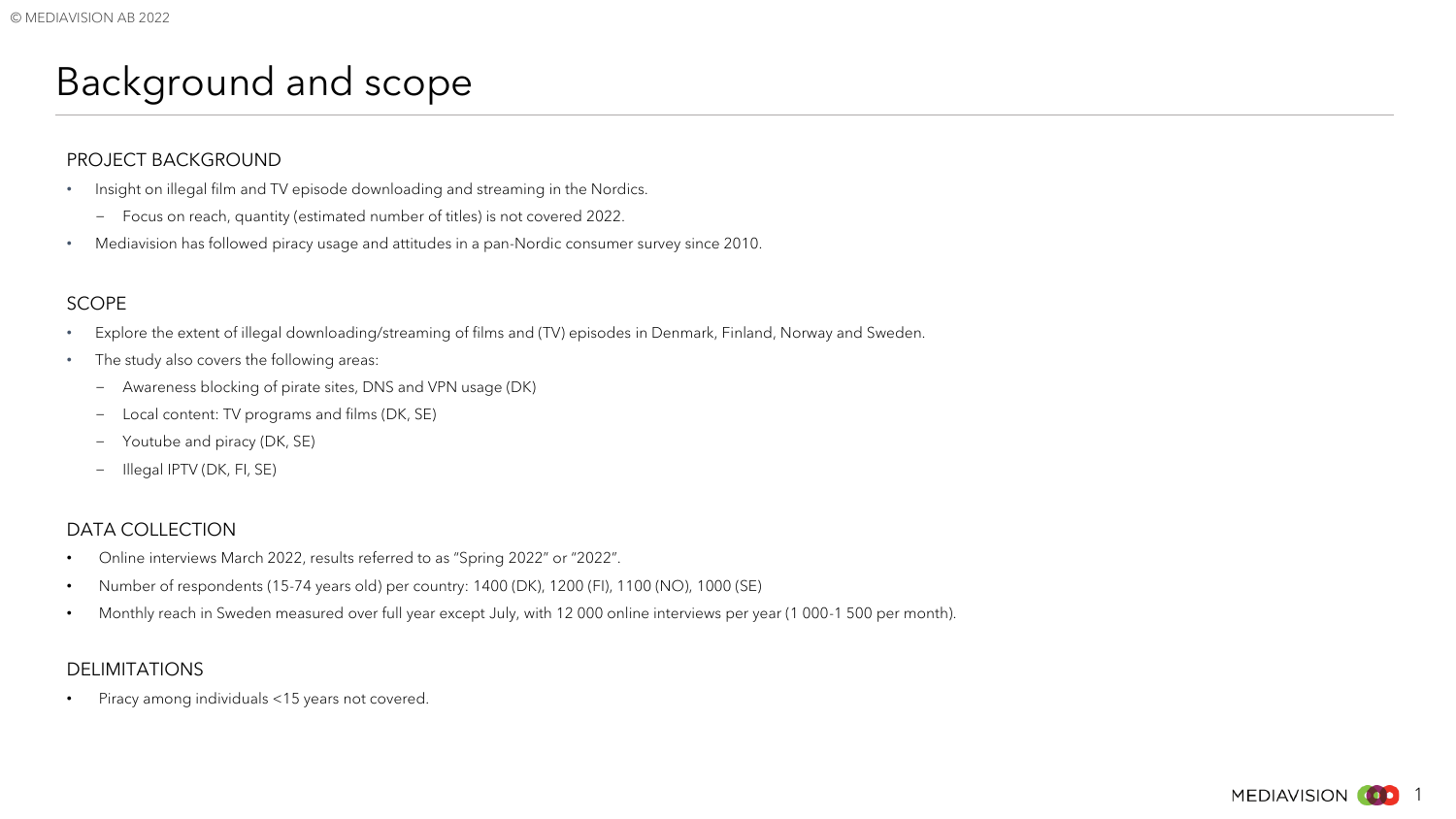# Piracy still highest in Sweden, but the rest of Nordics closing in

PIRACY MONTHLY REACH, SPRING 2014-2022 (15-74-YEAR-OLDS)



\*Significant change compared to previous period, 95% statistical certainty.

Number of respondents, pirates monthly reach spring 2022: Film download: 159 (DK), 129 (FI), 149 (NO), 143 (SE). Film stream: 141, 118, 138, 130, Episode download: 130, 106, 141, 122. Episode stream: 114, 118, 148, 131. Source: Mediavision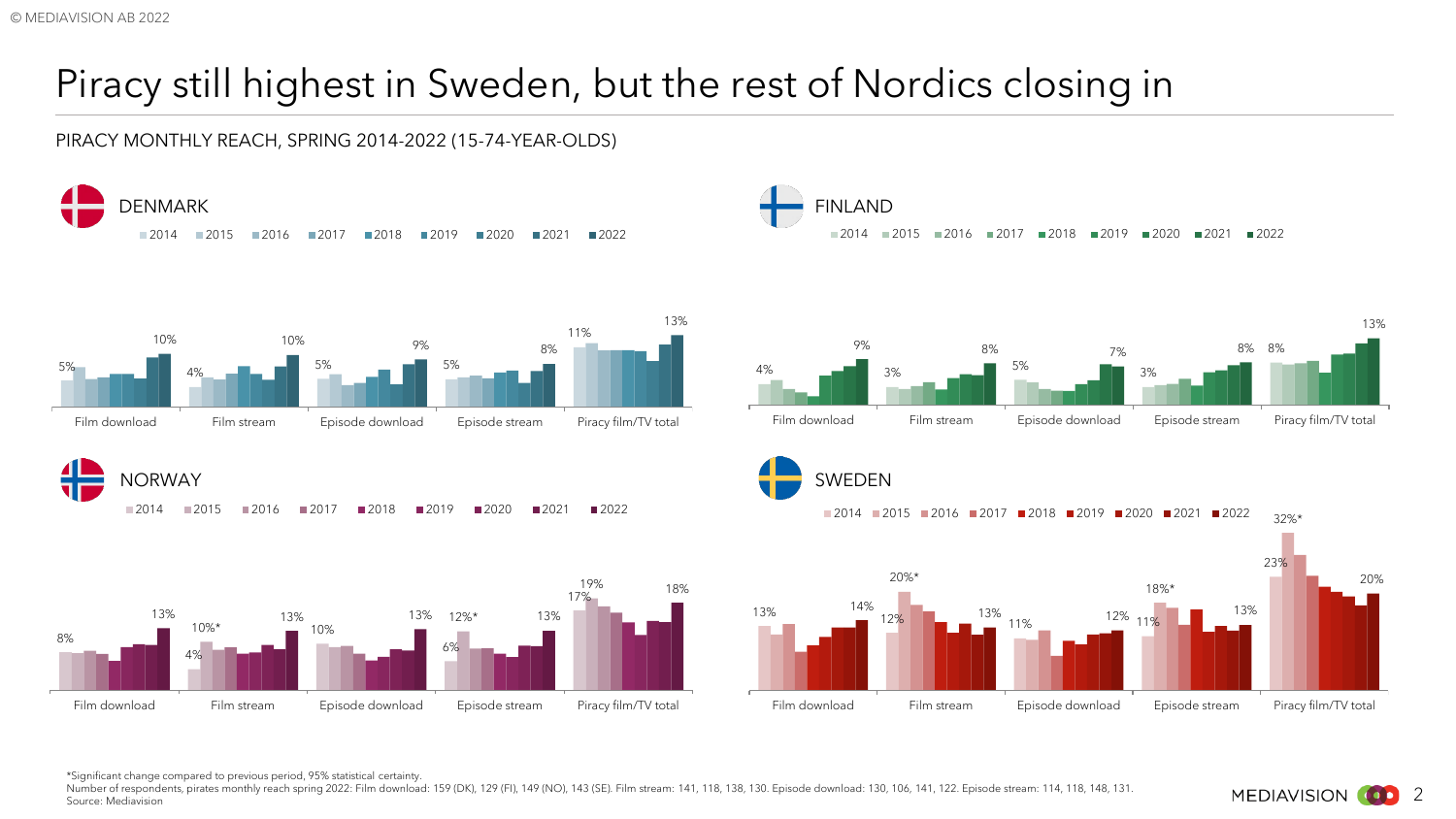# Highest number of pirates in Sweden, almost half of all pirates in Nordics

NUMBER OF PIRATES BY COUNTRY, SPRING 2014-2022 (15-74-YEAR-OLDS)



\*Significant change compared to previous period, 95% statistical certainty.

Number of respondents, pirates monthly reach spring 2022: Film download: 159 (DK), 129 (FI), 149 (NO), 143 (SE). Film stream: 141, 118, 138, 130, Episode download: 130, 106, 141, 122. Episode stream: 114, 118, 148, 131. Source: Mediavision

3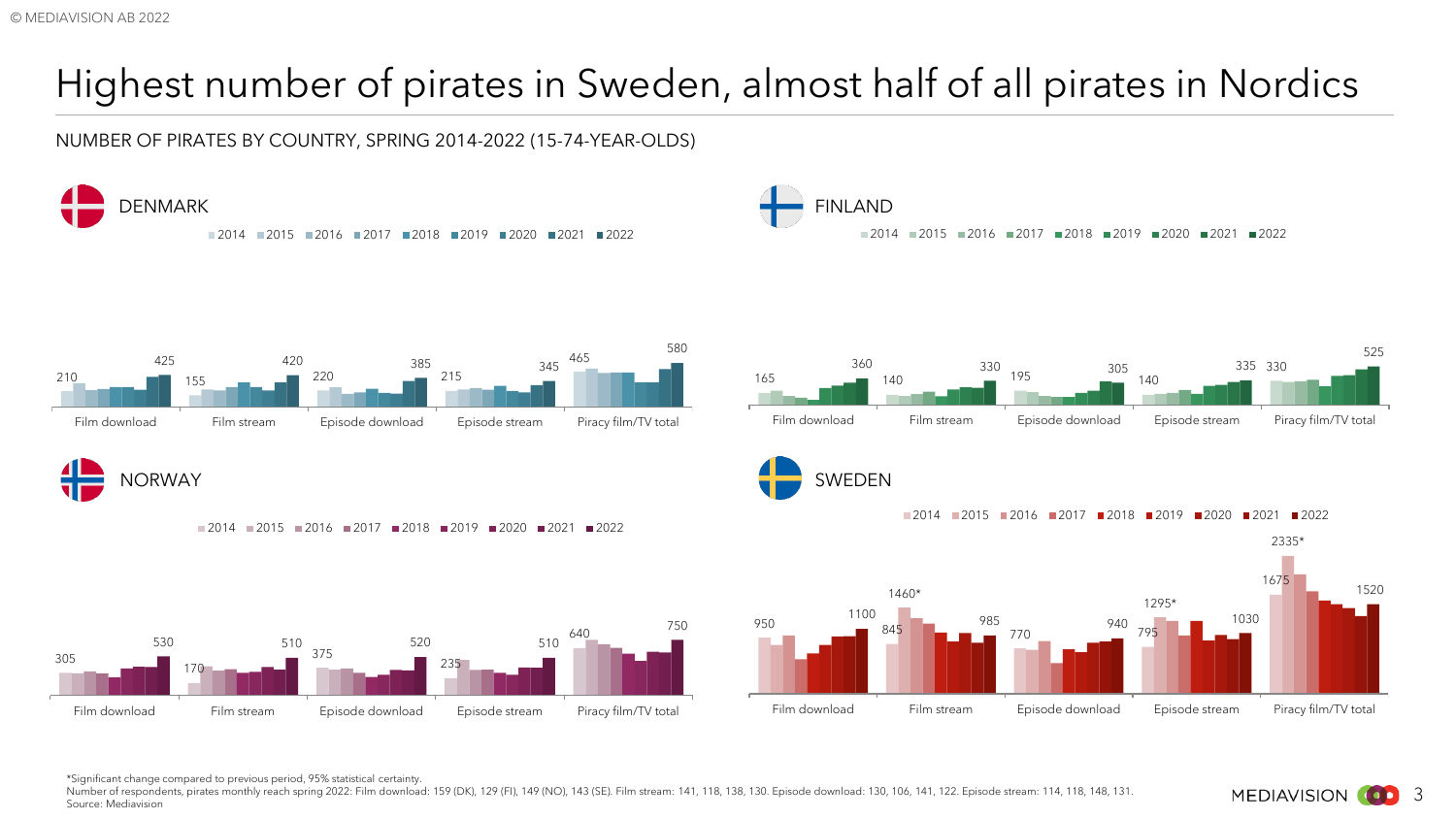# ~0.9 million households with illegal IPTV in the Nordics

# ILLEGAL IPTV PENETRATION, HOUSEHOLDS



- There are approximately 890 000 households that subscribe to illegal IPTV in the Nordics.
	- Sweden account for more than 40% of these households, and Norway has the highest share (10%).
- Illegal IPTV are paid services that give illegal access to thousands of TV channels and VOD (for example IPTV King and Rapid Swiss TV).

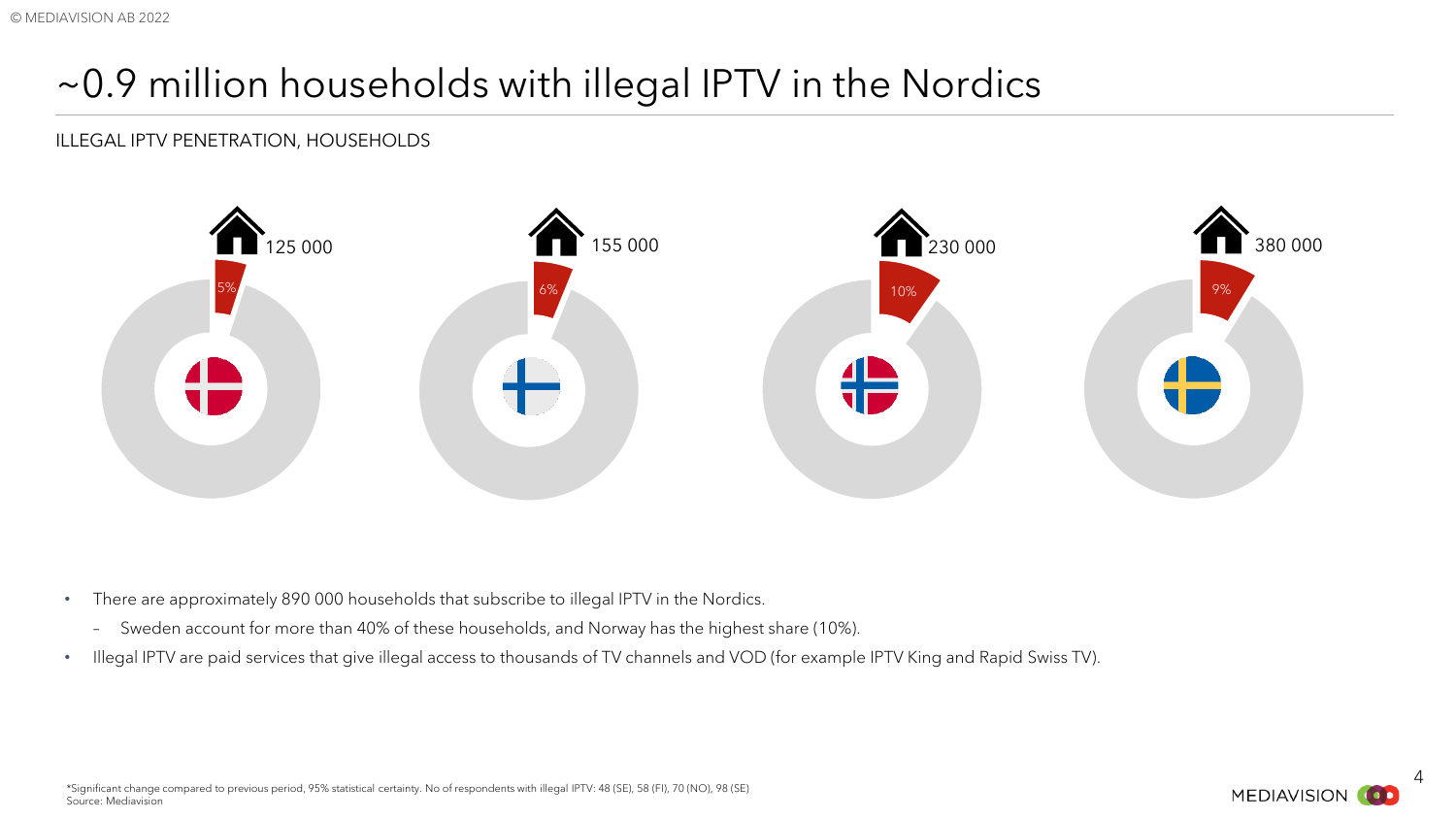# Finland: Piracy now at 13%, equivalent to 0.5 M pirates



- Piracy in Finland has increased over the past two years, currently at 13%.
	- − However, piracy in Finland still lower than in the rest of the Nordics (together with Denmark).
- Now there are approximately 525 000 people 15-74 years in Finland that admit to having downloaded or streamed films and/or TV episodes illegally in the past month.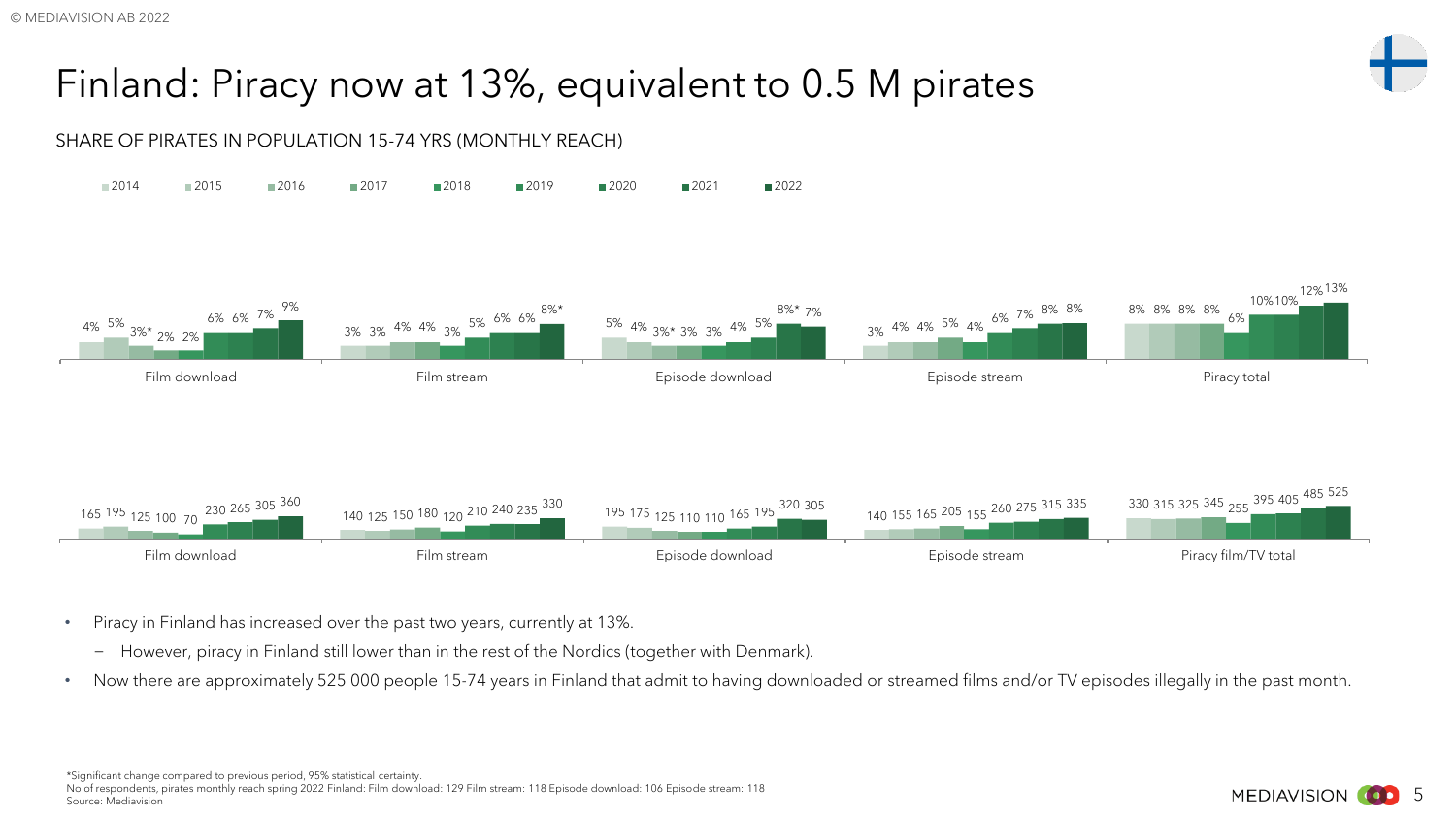# Approx 155 000 households with illegal IPTV



### ILLEGAL IPTV PENETRATION AND AVERAGE MONTHLY SPEND (EUR), ILLEGAL IPTV USAGE/VIEWING HOUSEHOLDS





- There are approximately 155 000 households that subscribe to illegal IPTV in Finland.
	- Average monthly spend on illegal IPTV is 24 EUR/month, which is almost as much as the spend in households with traditional pay TV.
	- Note that content may vary, where illegal IPTV is more likely to carry a wider range of channels and premium content (like sports) than traditional pay TV packages.
	- Traditional pay TV is typically charged on a monthly basis, while Illegal IPTV may be charged per 3/6/9/12 months which possibly affect households' estimated spend.
- Households with Illegal IPTV use these services quite frequently; 25% watch VOD daily and 20% watch various TV channels.
	- − Viewing of sports channels is relatively more frequent than in the population in general, likely explained by steep pricing of sports packages for traditional (legal) pay TV.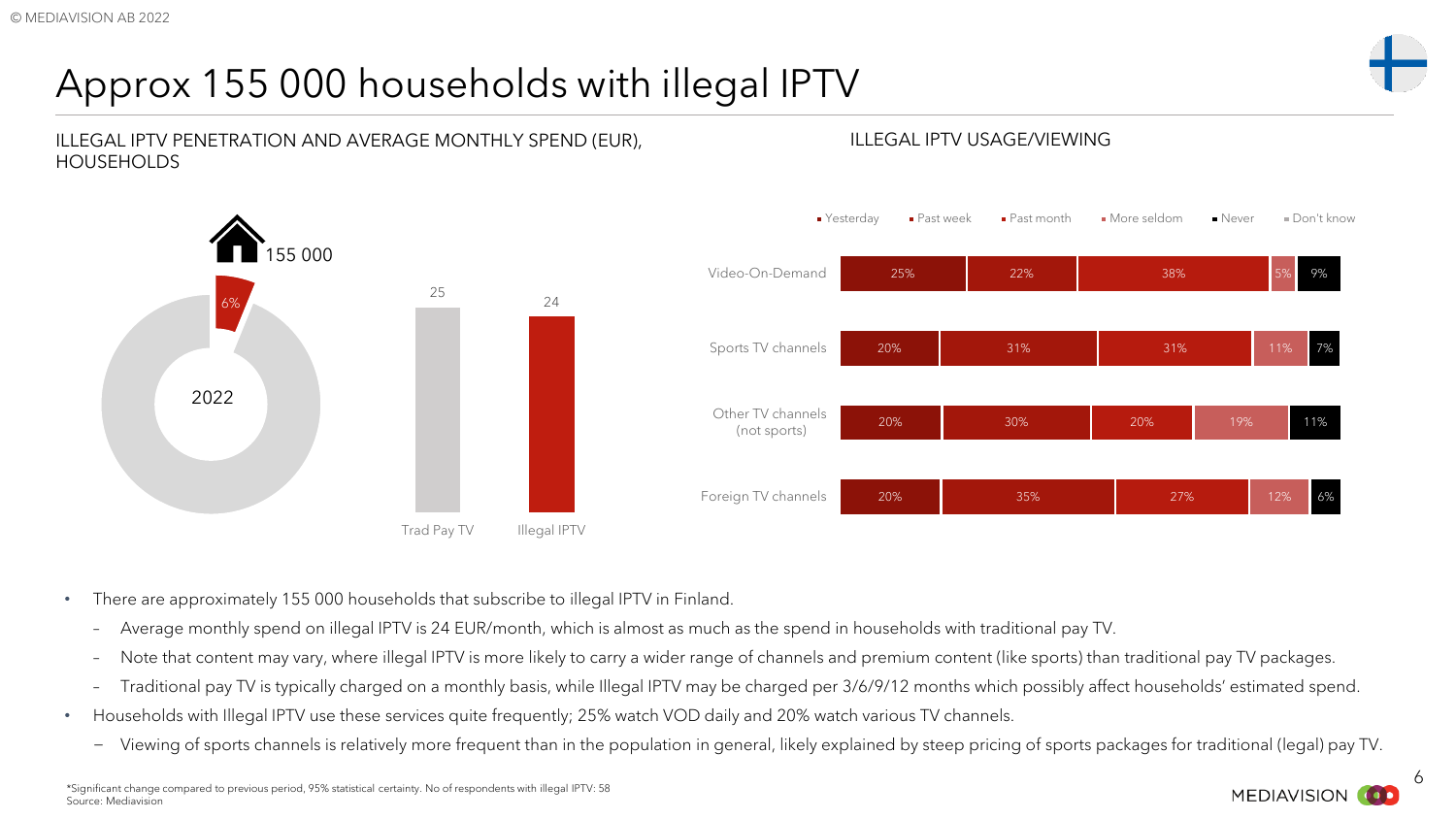# About the research

### DATA COLLECTION

- Online interviews March 2022. Results from this data collection referred to as "Spring 2022" or simply "2022".
	- Number of respondents (15-74 years old) per country:
		- o Denmark: 1 400, Finland: 1 200, Norway: 1 100, Sweden: 1 000
- Monthly reach in Sweden measured over full year except July, with 12 000 online interviews per year (1 000-1 500 per month).

### **QUESTIONNAIRE**

- The survey covers downloading and illegal streaming (the act of downloading not actual viewing/consumption of illegally downloaded content).
- Anonymity underlined: Questions on piracy were presented to the respondent together with a text saying that all answer are anonymous.
- Only primary downloads from internet included; distribution of already downloaded content (e.g. files saved to a USB memory stick or CD/DVD) has not been taken into account

## REPONDENTS AND RESULTS

- Results are weighted based on gender, age, geography and household size to produce country representative results.
	- This compensates for variations in response rate between sub-groups.
- All results refer to answers among 15–74-year-olds, if otherwise is not stated. Hence, piracy among individuals <15 years is not covered by this report.
- Historical comparisons of results prior to 2014 has its limitation.
	- Surveys prior to 2013 only covered 15–64-year-olds.
	- In addition, surveys prior to spring 2014 only covered illegal downloads/streaming to computers, and not mobile devices.